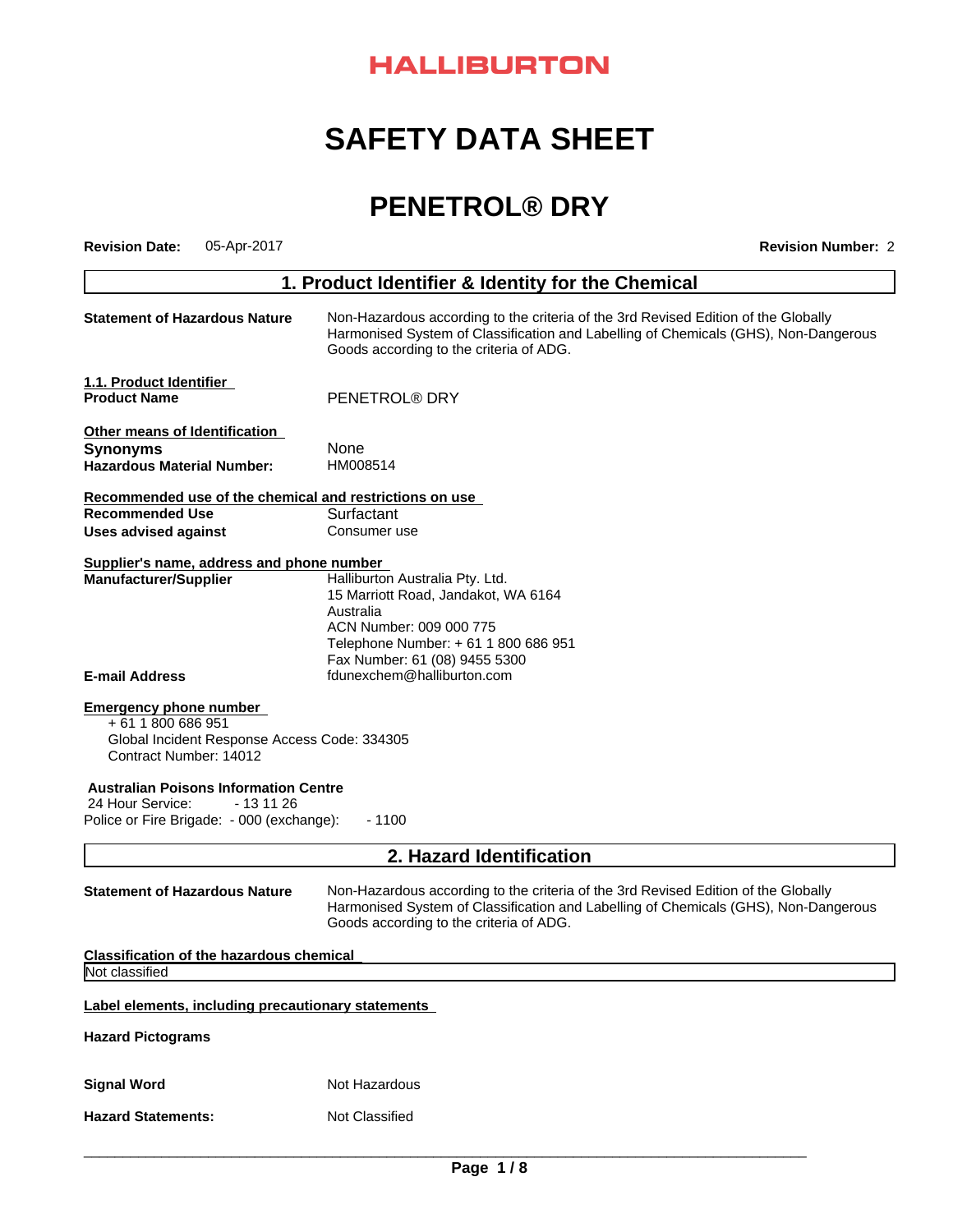#### **Precautionary Statements**

| <b>Prevention</b> | None |  |
|-------------------|------|--|
| <b>Response</b>   | None |  |
| <b>Storage</b>    | None |  |
| <b>Disposal</b>   | None |  |

# **Contains**

Contains no hazardous substances in concentrations above

**CAS Number** NA

cut-off values according to the competent authority

**Other hazards which do not result in classification** None known

*For the full text of the H-phrases mentioned in this Section, see Section 16*

# **3. Composition/information on Ingredients**

| <b>Substances</b>                                          | <b>CAS Number</b> | PERCENT (w/w) | <b>IGHS Classification -</b><br>Australia |
|------------------------------------------------------------|-------------------|---------------|-------------------------------------------|
| Contains no hazardous substances in concentrations         | NA                | $60 - 100\%$  | Not Applicable                            |
| labove cut-off values according to the competent authority |                   |               |                                           |

The specific chemical identity of the composition has been withheld as proprietary.

### **4. First aid measures**

| <b>Inhalation</b> | If inhaled, remove from area to fresh air. Get medical attention if respiratory                                                              |
|-------------------|----------------------------------------------------------------------------------------------------------------------------------------------|
|                   | irritation develops or if breathing becomes difficult.                                                                                       |
| <b>Eyes</b>       | In case of contact, immediately flush eyes with plenty of water for at least 15<br>minutes and get medical attention if irritation persists. |
| <b>Skin</b>       | Wash with soap and water. Get medical attention if irritation persists.                                                                      |
| Ingestion         | Rinse mouth with water many times. Get medical attention if symptoms occur                                                                   |

**Symptoms caused by exposure** No significant hazards expected.

**Medical Attention and Special Treatment Notes to Physician** 

# **5. Fire Fighting Measures**

#### **Suitable extinguishing equipment Suitable Extinguishing Media** Water fog, carbon dioxide, foam, dry chemical. **Extinguishing media which must not be used for safety reasons** None known.

#### **Specific hazards arising from the chemical**

**Special exposure hazards in a fire**

Decomposition in fire may produce harmful gases.

#### **Special protective equipment and precautions for fire fighters**

**Special protective equipment for firefighters**

Full protective clothing and approved self-contained breathing apparatus required for fire fighting personnel.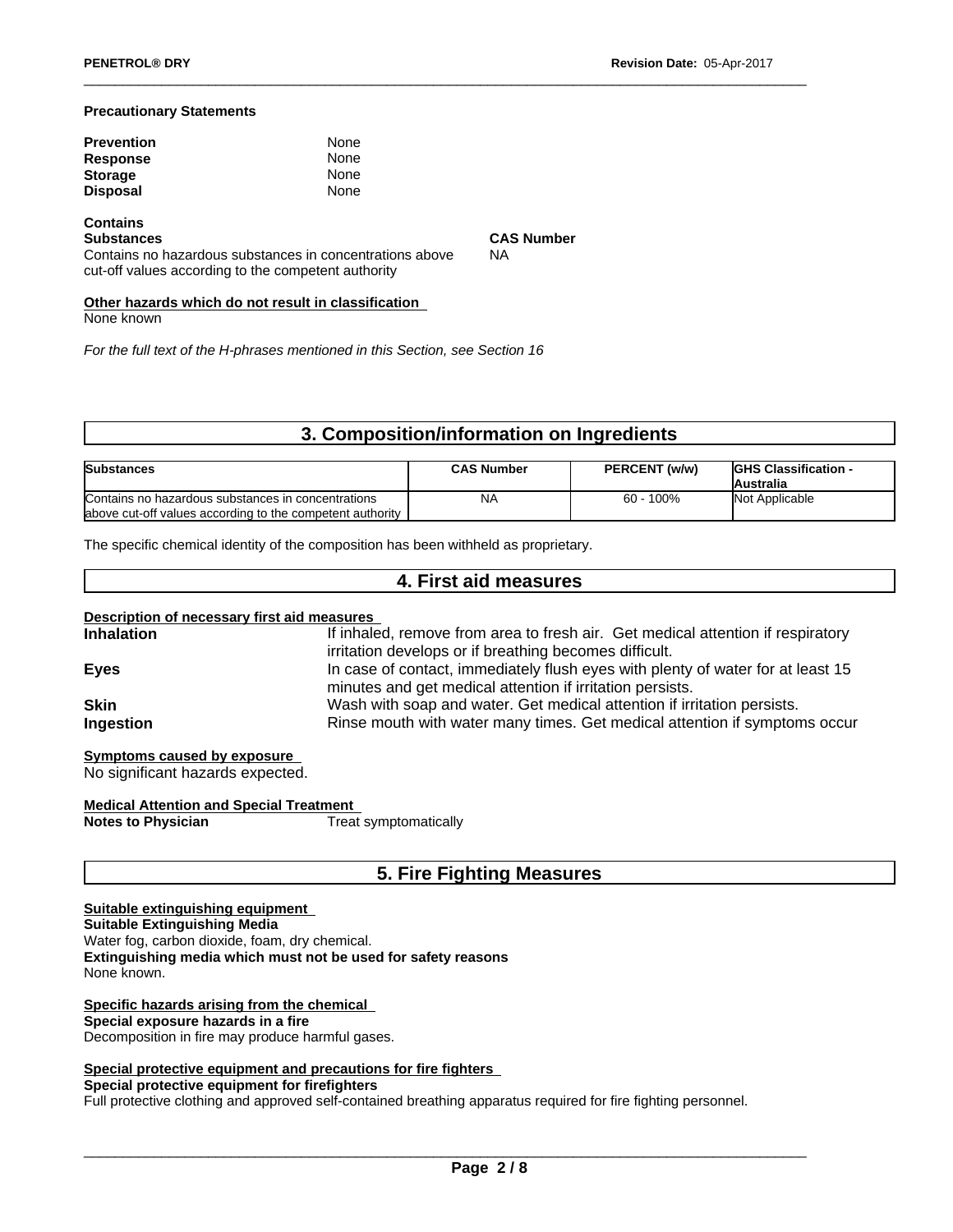### **6. Accidental release measures**

#### **6.1. Personal precautions, protective equipment and emergency procedures**

Use appropriate protective equipment.Use only competent persons for cleanup. Ensure adequate ventilation. Avoid contact with skin, eyes and clothing. Avoid creating and breathing dust. Remove sources of ignition.

#### **6.2. Environmental precautions**

None known.

#### **6.3. Methods and material for containment and cleaning up**

Scoop up and remove. Remove ignition sources and work with non-sparking tools.

# **7. Handling and storage**

### **7.1. Precautions for safe handling**

#### **Handling Precautions**

Avoid contact with eyes, skin, or clothing. Avoid creating or inhaling dust. Avoid dust accumulations. Remove sources of ignition. Ensure adequate ventilation. Use appropriate protective equipment.

#### **Hygiene Measures**

Handle in accordance with good industrial hygiene and safety practice.

#### **7.2. Conditions for safe storage, including any incompatibilities**

#### **Storage Information**

Store in a well ventilated area. Use good housekeeping in storage and work areas to prevent accumulation of dust. Close container when not in use. Keep from heat, sparks, and open flames.

#### **Other Guidelines**

No information available

# **8. Exposure Controls/Personal Protection**

#### **Control parameters - exposure standards,biological monitoring**

| <b>Exposure Limits</b><br><b>Substances</b>                                                                        |                                                                                                                                                                                                                                                                                                                                                                                                                                                 | <b>CAS Number</b> | <b>Australia NOHSC</b>                                                                                                                                                                                                                                                       | <b>ACGIH TLV-TWA</b> |
|--------------------------------------------------------------------------------------------------------------------|-------------------------------------------------------------------------------------------------------------------------------------------------------------------------------------------------------------------------------------------------------------------------------------------------------------------------------------------------------------------------------------------------------------------------------------------------|-------------------|------------------------------------------------------------------------------------------------------------------------------------------------------------------------------------------------------------------------------------------------------------------------------|----------------------|
| Contains no hazardous substances in<br>concentrations above cut-off values according to<br>the competent authority |                                                                                                                                                                                                                                                                                                                                                                                                                                                 | <b>NA</b>         | Not applicable                                                                                                                                                                                                                                                               | Not applicable       |
| <b>Appropriate engineering controls</b><br><b>Engineering Controls</b>                                             |                                                                                                                                                                                                                                                                                                                                                                                                                                                 |                   | Use approved industrial ventilation and local exhaust as required to maintain exposures<br>below applicable exposure limits. Ensure adequate ventilation, especially in confined areas                                                                                       |                      |
| Personal protective equipment (PPE)                                                                                |                                                                                                                                                                                                                                                                                                                                                                                                                                                 |                   |                                                                                                                                                                                                                                                                              |                      |
| <b>Personal Protective Equipment</b>                                                                               | product.                                                                                                                                                                                                                                                                                                                                                                                                                                        |                   | If engineering controls and work practices cannot prevent excessive exposures, the<br>selection and proper use of personal protective equipment should be determined by an<br>industrial hygienist or other qualified professional based on the specific application of this |                      |
| <b>Respiratory Protection</b>                                                                                      | If engineering controls and work practices cannot keep exposure below occupational<br>exposure limits or if exposure is unknown, wear a NIOSH certified, European Standard EN<br>149, AS/NZS 1715:2009, or equivalent respirator when using this product. Selection of and<br>instruction on using all personal protective equipment, including respirators, should be<br>performed by an Industrial Hygienist or other qualified professional. |                   |                                                                                                                                                                                                                                                                              |                      |
| <b>Hand Protection</b>                                                                                             | Use gloves which are suitable for the chemicals present in this product as well as other<br>environmental factors in the workplace.                                                                                                                                                                                                                                                                                                             |                   |                                                                                                                                                                                                                                                                              |                      |
| <b>Skin Protection</b>                                                                                             | laundering clothing.                                                                                                                                                                                                                                                                                                                                                                                                                            |                   | Wear clothing appropriate for the work environment. Dusty clothing should be laundered<br>before reuse. Use precautionary measures to avoid creating dust when removing or                                                                                                   |                      |
| <b>Eye Protection</b><br><b>Other Precautions</b><br><b>Environmental Exposure Controls</b>                        | None known.<br>No information available                                                                                                                                                                                                                                                                                                                                                                                                         |                   | Safety glasses with side-shields. If splashes are likely to occur, wear: Goggles, Face-shield.                                                                                                                                                                               |                      |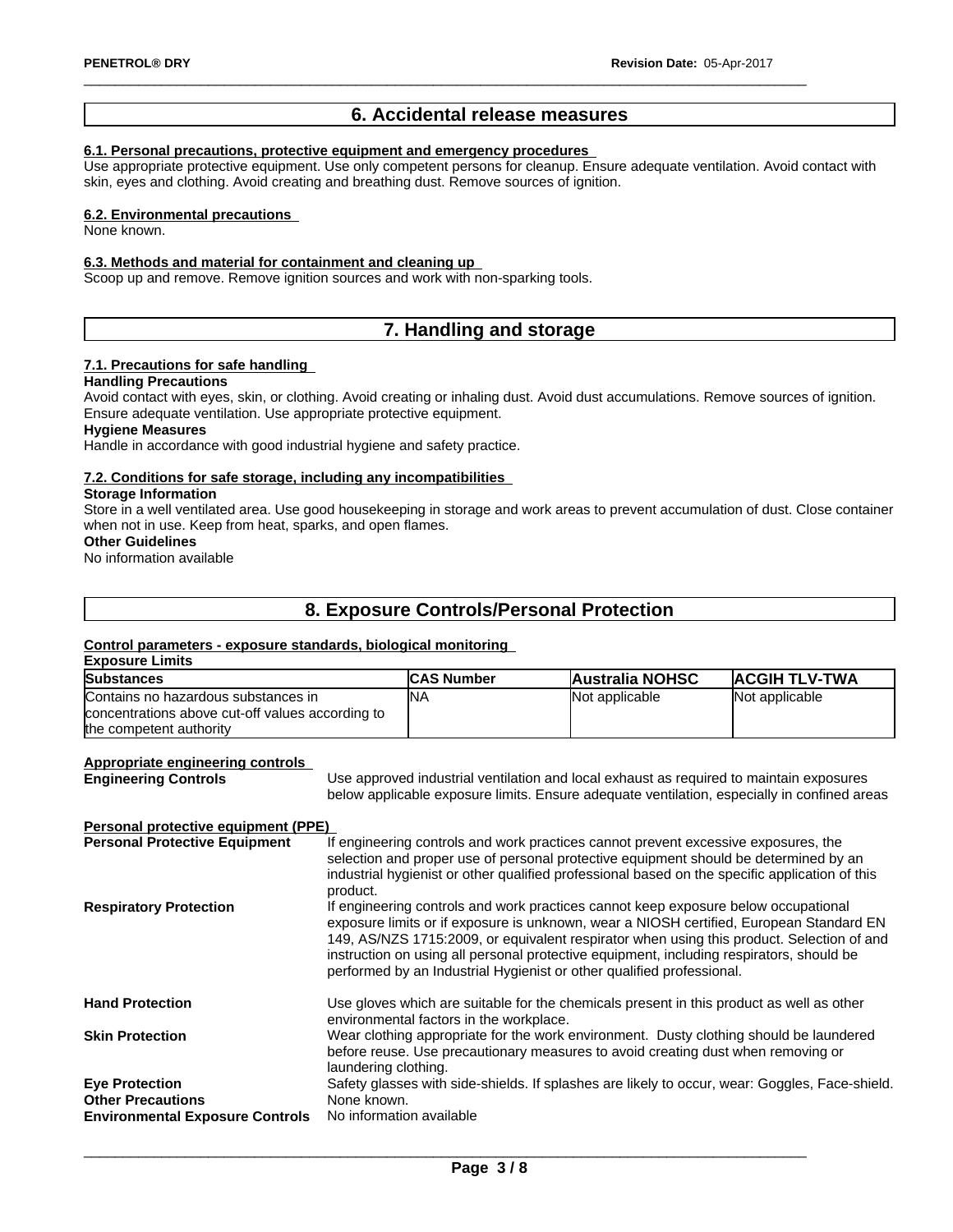# **9. Physical and Chemical Properties**

# **9.1. Information on basic physical and chemical properties**

| <b>Physical State:</b>           | 3.1. INTURNATUR UN DASIG PRIYSIGAI ANU CHENNGAI PROPERTIES<br>Pellet | Color                    | White to off white                              |
|----------------------------------|----------------------------------------------------------------------|--------------------------|-------------------------------------------------|
| Odor:                            | <b>Odorless</b>                                                      |                          | <b>Odor Threshold:</b> No information available |
|                                  |                                                                      |                          |                                                 |
| Property                         |                                                                      | Values                   |                                                 |
| Remarks/ - Method                |                                                                      |                          |                                                 |
| pH:                              |                                                                      | $5 - 7.5$                |                                                 |
| <b>Freezing Point / Range</b>    |                                                                      | No data available        |                                                 |
| <b>Melting Point / Range</b>     |                                                                      | 58 °C / 136 °F           |                                                 |
| <b>Boiling Point / Range</b>     |                                                                      | No data available        |                                                 |
| <b>Flash Point</b>               |                                                                      | No data available        |                                                 |
| <b>Evaporation rate</b>          |                                                                      | No data available        |                                                 |
| <b>Vapor Pressure</b>            |                                                                      | No data available        |                                                 |
| <b>Vapor Density</b>             |                                                                      | No data available        |                                                 |
| <b>Specific Gravity</b>          |                                                                      | 1.06                     |                                                 |
| <b>Water Solubility</b>          |                                                                      | Soluble in water         |                                                 |
| Solubility in other solvents     |                                                                      | No data available        |                                                 |
|                                  | Partition coefficient: n-octanol/water                               | No data available        |                                                 |
| <b>Autoignition Temperature</b>  |                                                                      | No data available        |                                                 |
| <b>Decomposition Temperature</b> |                                                                      | No data available        |                                                 |
| <b>Viscosity</b>                 |                                                                      | No data available        |                                                 |
| <b>Explosive Properties</b>      |                                                                      | No information available |                                                 |
| <b>Oxidizing Properties</b>      |                                                                      | No information available |                                                 |
|                                  |                                                                      |                          |                                                 |

**9.2. Other information VOC Content (%)** No data available

# **10. Stability and Reactivity**

**10.1. Reactivity** Not expected to be reactive. **10.2. Chemical stability** Stable **10.3. Possibility of hazardous reactions** Will Not Occur **10.4. Conditions to avoid** Keep away from heat, sparks and flame. **10.5. Incompatible materials** Strong oxidizers. Strong acids. Strong bases. **10.6. Hazardous decomposition products** Carbon oxides. Oxides of sulfur. Oxides of nitrogen.

# **11. Toxicological Information**

#### **Information on routes of exposure**

**Symptoms related to exposure Most Important Symptoms/Effects** No significant hazards expected.

### **Numerical measures of toxicity**

#### **Toxicology data for the components**

| <b>Subs</b><br>0.08<br>ыаньеэ | <b>AS Number</b> | '.D50 Orai        | <b>_D50 Dermal</b> | C50<br>Inhalation      |
|-------------------------------|------------------|-------------------|--------------------|------------------------|
| Contains no hazardous         | INA              | No data available | No data available  | data available ו<br>No |
| <b>Isubstances</b><br>nces ir |                  |                   |                    |                        |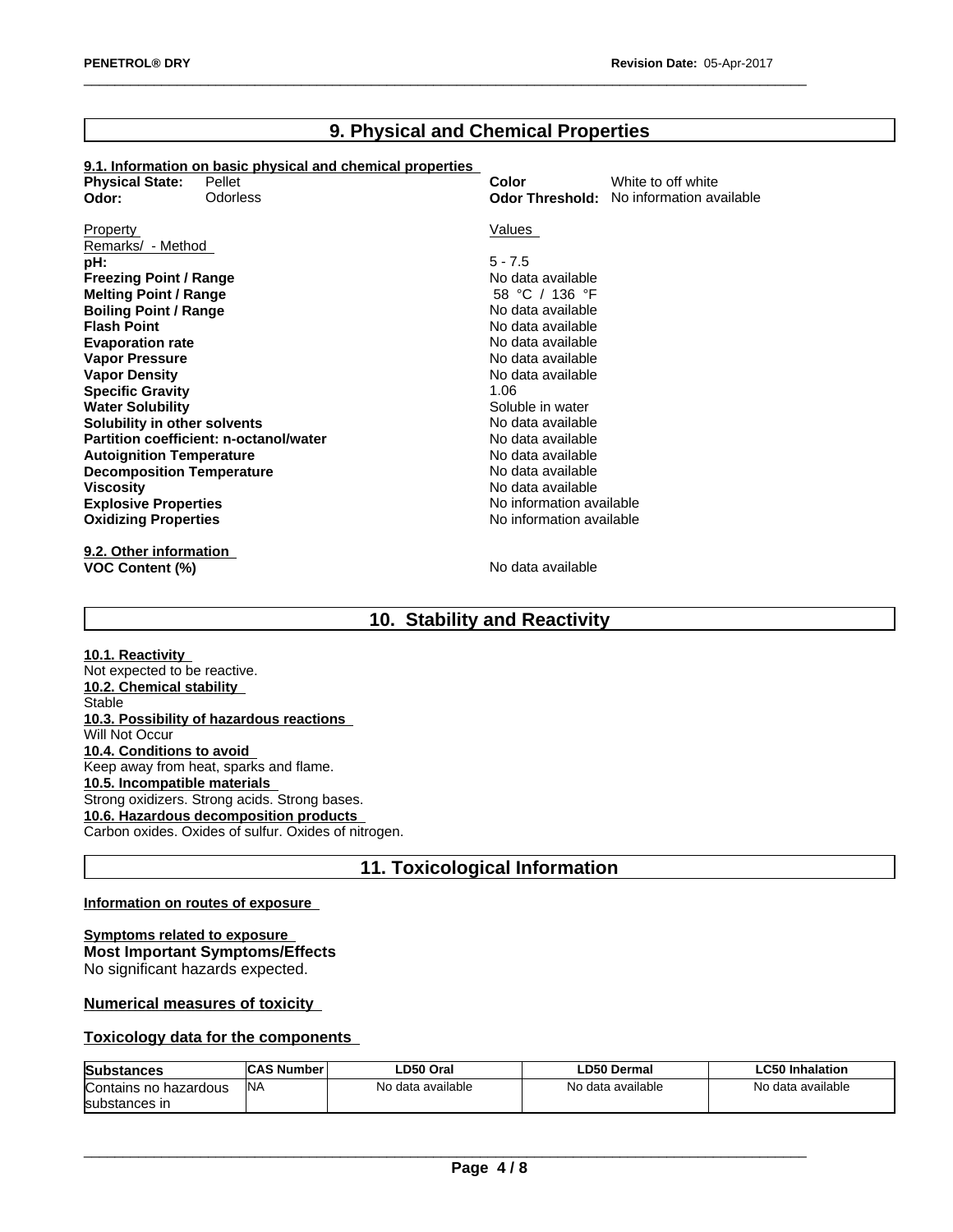| <b>PENETROL® DRY</b>                                                              | Revision Date: 05-Apr-2017 |  |
|-----------------------------------------------------------------------------------|----------------------------|--|
| concentrations above<br>cut-off values according<br>to the competent<br>authority |                            |  |

#### **Immediate, delayed and chronic health effects from exposure**

| May cause mild respiratory irritation.                    |
|-----------------------------------------------------------|
| May cause mechanical irritation to eye.                   |
| None known.                                               |
| May cause abdominal pain, vomiting, nausea, and diarrhea. |
|                                                           |

**Chronic Effects/Carcinogenicity** No data available to indicate product or components present at greater than 0.1% are chronic health hazards.

#### **Exposure Levels** No data available

**Interactive effects** No data available

**Data limitations**

No data available

# **12. Ecological Information**

#### **Ecotoxicity**

#### **Substance Ecotoxicity Data**

| <b>Substances</b>      | <b>CAS Number</b> | <b>Toxicity to Algae</b> | <b>Toxicity to Fish</b>                             | <b>Toxicity to</b> | <b>Toxicity to Invertebrates</b>                    |
|------------------------|-------------------|--------------------------|-----------------------------------------------------|--------------------|-----------------------------------------------------|
|                        |                   |                          |                                                     | Microorganisms     |                                                     |
| Contains no            | ΝA                |                          | No information available   No information available |                    | No information available   No information available |
| hazardous substances I |                   |                          |                                                     |                    |                                                     |
| lin concentrations     |                   |                          |                                                     |                    |                                                     |
| labove cut-off values  |                   |                          |                                                     |                    |                                                     |
| according to the       |                   |                          |                                                     |                    |                                                     |
| competent authority    |                   |                          |                                                     |                    |                                                     |

#### **12.2. Persistence and degradability**

| <b>Substances</b>                                | <b>CAS Number</b> | <b>Persistence and Degradability</b> |
|--------------------------------------------------|-------------------|--------------------------------------|
| Contains no hazardous substances in              | <b>INA</b>        | No information available             |
| concentrations above cut-off values according to |                   |                                      |
| the competent authority                          |                   |                                      |

#### **12.3. Bioaccumulative potential**

| <b>Substances</b>                                | <b>CAS Number</b> | Log Pow                  |
|--------------------------------------------------|-------------------|--------------------------|
| Contains no hazardous substances in              | <b>INA</b>        | No information available |
| concentrations above cut-off values according to |                   |                          |
| the competent authority                          |                   |                          |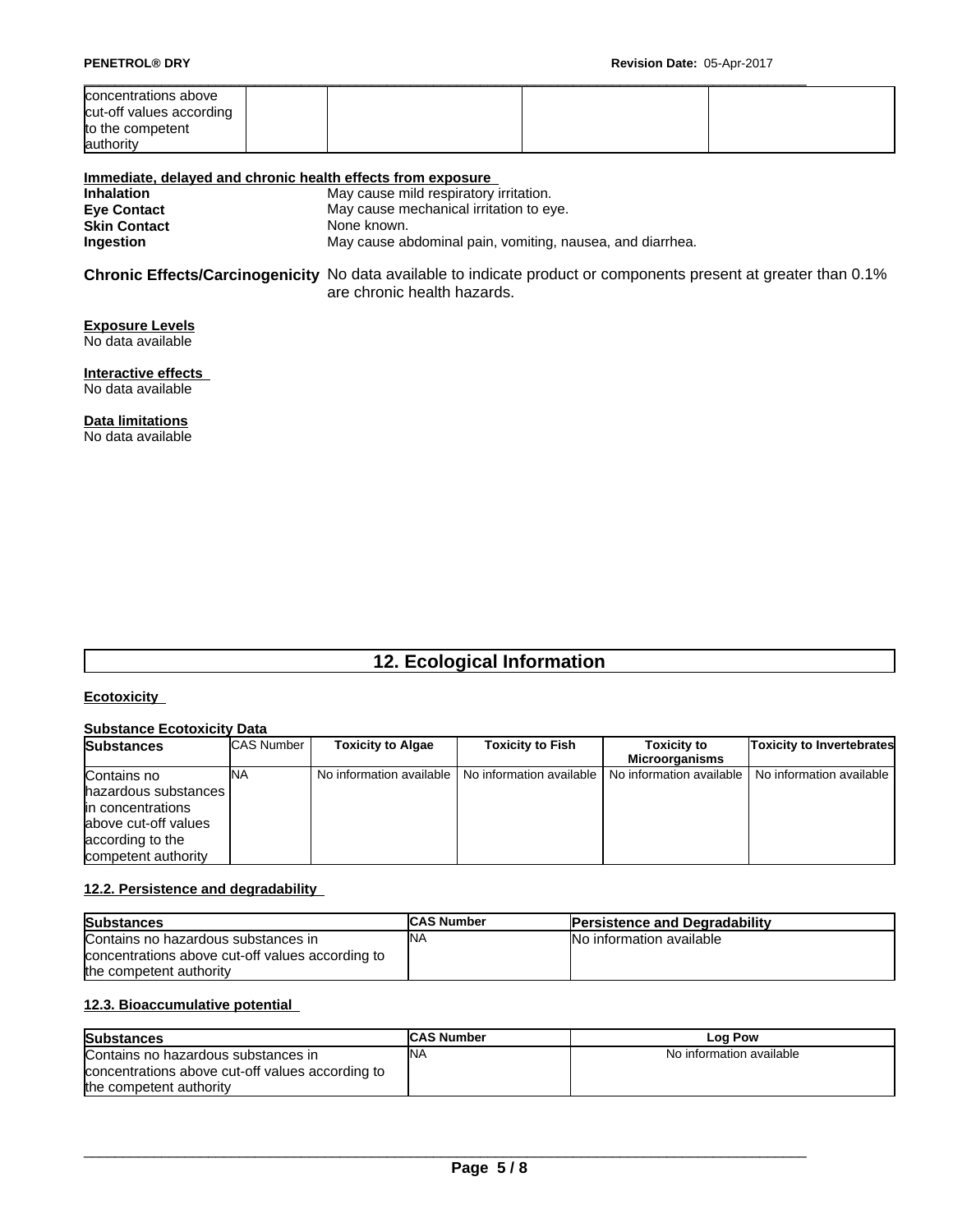#### **12.4. Mobility in soil**

| Substances                                                 | <b>CAS Number</b> | <b>Mobility</b>          |
|------------------------------------------------------------|-------------------|--------------------------|
| Contains no hazardous substances in concentrations         | <b>INA</b>        | No information available |
| labove cut-off values according to the competent authority |                   |                          |

#### **12.6. Other adverse effects**

#### **Endocrine Disruptor Information**

This product does not contain any known or suspected endocrine disruptors

# **13. Disposal Considerations**

#### **Safe handling and disposal methods**

Bury in a licensed landfill according to federal, state, and local regulations.

#### **Disposal of any contaminated packaging**

Follow all applicable national or local regulations.

#### **Environmental regulations**

Not applicable

# **14. Transport Information**

### **Transportation Information**

| Australia ADG                      |                |
|------------------------------------|----------------|
| <b>UN Number</b>                   | Not restricted |
| UN proper shipping name:           | Not restricted |
| <b>Transport Hazard Class(es):</b> | Not applicable |
| <b>Packing Group:</b>              | Not applicable |
| <b>Environmental Hazards:</b>      | Not applicable |
| IMDG/IMO                           |                |
| <b>UN Number</b>                   | Not restricted |
| UN proper shipping name:           | Not restricted |
| <b>Transport Hazard Class(es):</b> | Not applicable |
| <b>Packing Group:</b>              | Not applicable |
| <b>Environmental Hazards:</b>      | Not applicable |
| IATA/ICAO                          |                |
| <b>UN Number</b>                   | Not restricted |
| UN proper shipping name:           | Not restricted |
| <b>Transport Hazard Class(es):</b> | Not applicable |
| <b>Packing Group:</b>              | Not applicable |
| <b>Environmental Hazards:</b>      | Not applicable |
|                                    |                |
|                                    |                |

#### **Special precautions during transport** None

#### **HazChem Code**  None Allocated

# **15. Regulatory Information**

#### **Safety, health and environmental regulations specific for the product**

| International Inventories             |                                                                                                                      |
|---------------------------------------|----------------------------------------------------------------------------------------------------------------------|
| <b>Australian AICS Inventory</b>      | All components are listed on the AICS or are subject to a relevant exemption, permit, or<br>assessment certificate.  |
| New Zealand Inventory of<br>Chemicals | All components are listed on the NZIoC or are subject to a relevant exemption, permit, or<br>assessment certificate. |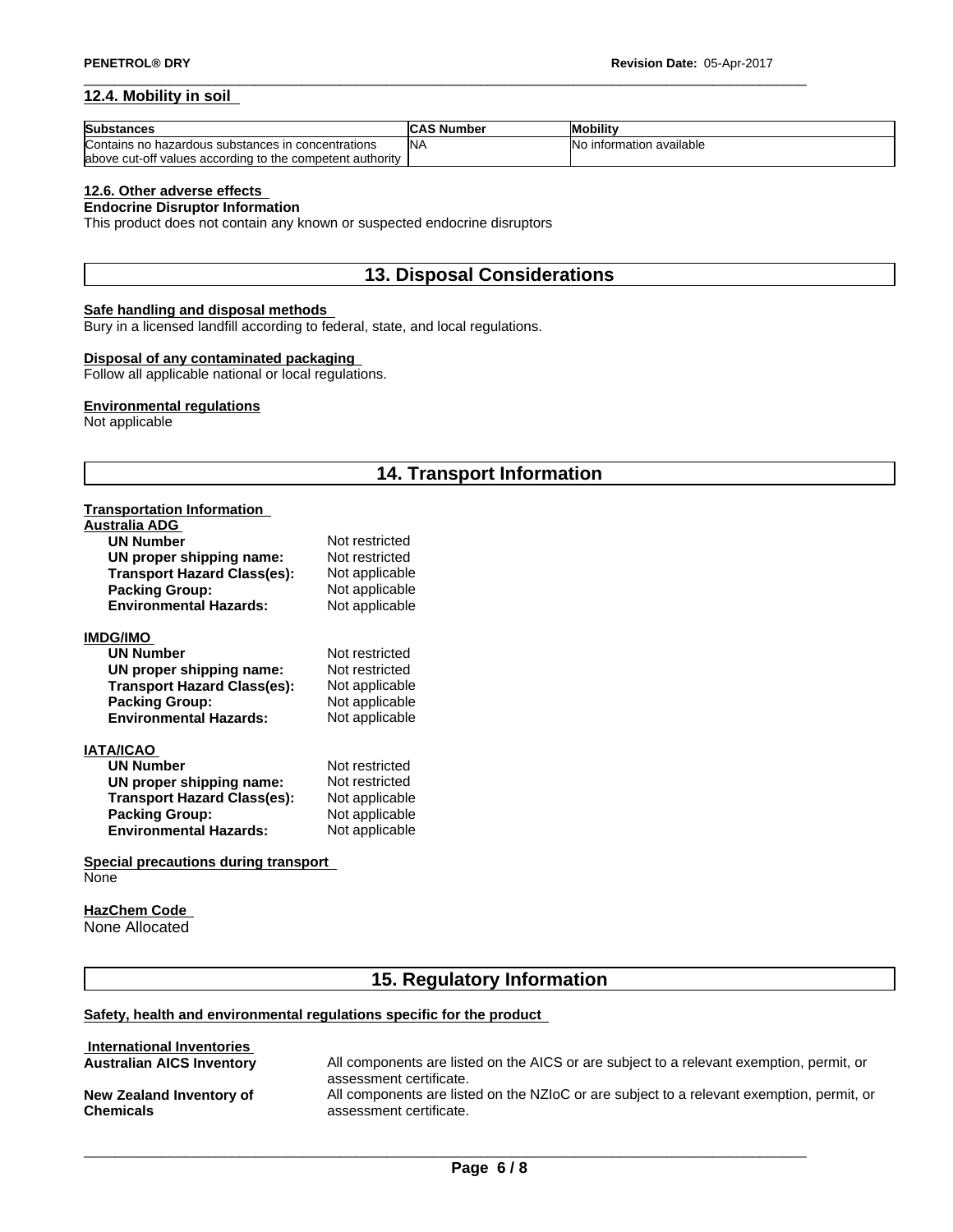**EINECS (European Inventory of Existing Chemical Substances)** This product, and all its components, complies with EINECS **US TSCA Inventory All components listed on inventory or are exempt. Canadian Domestic Substances List** All components listed on inventory or are exempt. **(DSL)**

**Poisons Schedule number** None Allocated

#### **International Agreements**

**Montreal Protocol - Ozone Depleting Substances:** Does not apply **Stockholm Convention - Persistent Organic Pollutants:** Does not apply **Rotterdam Convention - Prior Informed Consent: Consenting the Consenting Consenting Conservation Designed Conservation Basel Convention - Hazardous Waste:** Does not apply **Does not apply** 

# **16. Other information**

#### **Date of preparation or review**

**Revision Date:** 05-Apr-2017

**Revision Note** SDS sections updated: 2

**Full text of H-Statements referred to undersections 2 and 3** None

**Additional information** For additional information on the use of this product, contact your local Halliburton representative.

> For questions about the Safety Data Sheet for this or other Halliburton products, contact Chemical Stewardship at 1-580-251-4335.

#### **Key abreviations or acronyms used** bw–bodyweight CAS - Chemical Abstracts Service EC50 – Effective Concentration 50% LC50 - Lethal Concentration 50% LD50 - Lethal Dose 50%  $LL50$  – Lethal Loading  $50\%$ mg/kg–milligram/kilogram mg/L–milligram/liter NOEC - No Observed Effect Concentration OEL - Occupational Exposure Limit PBT – Persistent Bioaccumulative and Toxic ppm – parts per million STEL - Short Term Exposure Limit TWA - Time-Weighted Average vPvB - very Persistent and very Bioaccumulative h - hour mg/m<sup>3</sup> - milligram/cubic meter mm - millimeter mmHg - millimeter mercury w/w - weight/weight

d - day

#### **Key literature references and sources for data** www.ChemADVISOR.com/

#### **Disclaimer Statement**

This information is furnished without warranty, expressed or implied, as to accuracy or completeness. The information is obtained